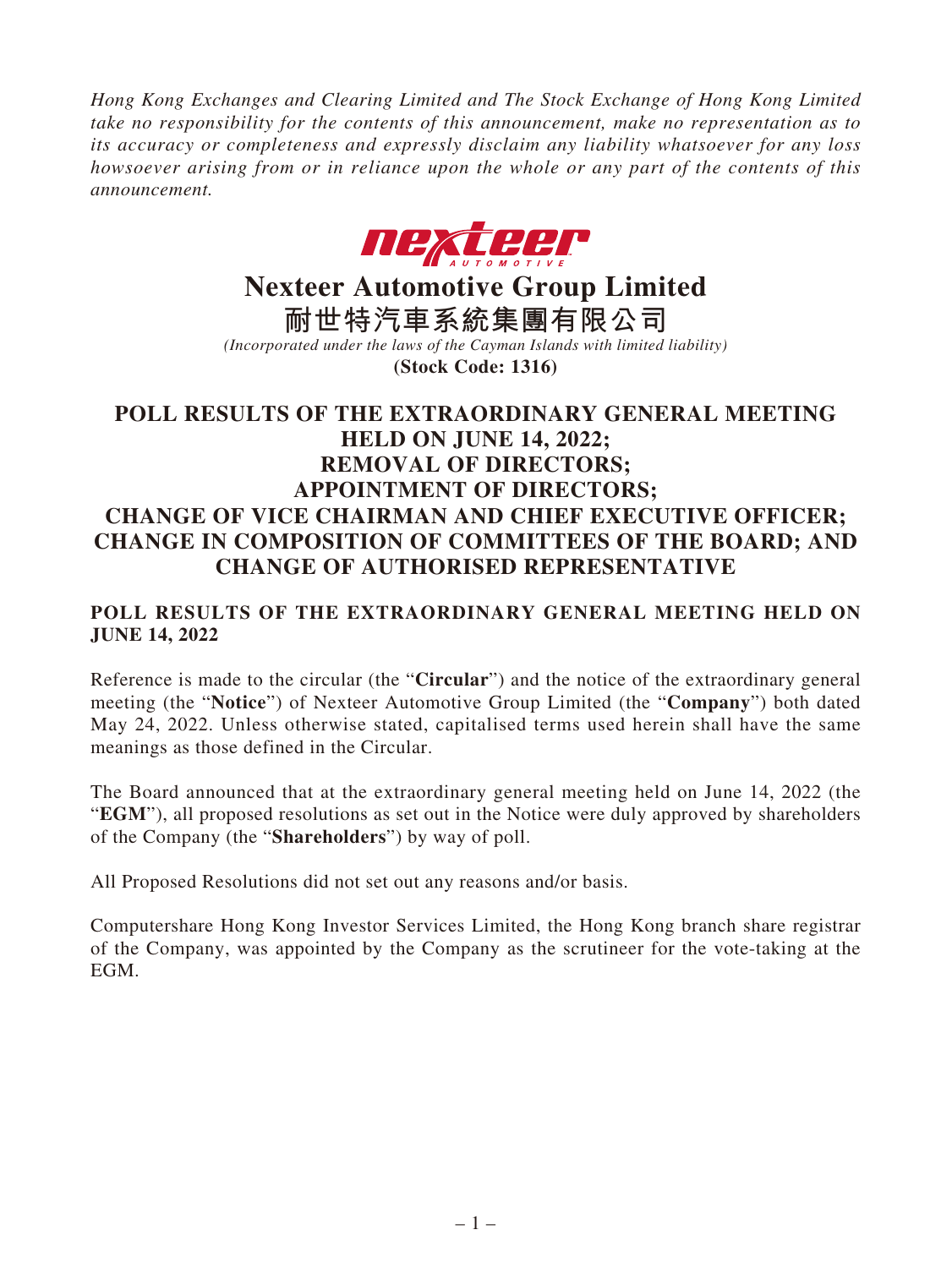The poll results in respect of each resolution proposed at the EGM were as follows:

| <b>Ordinary Resolutions</b> |                                                                                                                                                                                                                            | Number of votes cast and<br>approximate percentage of<br>total number of votes cast |                                | <b>Total number</b><br>of votes cast |  |  |
|-----------------------------|----------------------------------------------------------------------------------------------------------------------------------------------------------------------------------------------------------------------------|-------------------------------------------------------------------------------------|--------------------------------|--------------------------------------|--|--|
|                             |                                                                                                                                                                                                                            | For                                                                                 | <b>Against</b>                 |                                      |  |  |
| A.                          | <b>Proposed Resolutions By the Requisitionist</b>                                                                                                                                                                          |                                                                                     |                                |                                      |  |  |
| 1.                          | To remove Mr. ZHAO, Guibin as a director of the<br>Company pursuant to article 16.6 of the articles<br>of association of the Company with immediate<br>effect upon passing of this resolution.                             | 1,632,590,953<br>(78.744653%)                                                       | 440,681,179<br>(21.255347%)    | 2,073,272,132                        |  |  |
|                             | As more than 50% of the votes were cast in favour of the above resolution, the above resolution was duly<br>passed by the Shareholders as ordinary resolution.                                                             |                                                                                     |                                |                                      |  |  |
| 2.                          | To remove Mr. YICK, Wing Fat Simon as a<br>director of the Company pursuant to article 16.6<br>of the articles of association of the Company with<br>immediate effect upon passing of this resolution.                     | 1,632,590,953<br>(78.744653%)                                                       | 440,681,179<br>(21.255347%)    | 2,073,272,132                        |  |  |
|                             | As more than 50% of the votes were cast in favour of the above resolution, the above resolution was duly<br>passed by the Shareholders as ordinary resolution.                                                             |                                                                                     |                                |                                      |  |  |
| 3.                          | To appoint Mr. SHI, Shiming as a non-executive<br>director of the Company pursuant to article 16.3<br>of the articles of association of the Company with<br>immediate effect upon passing of this resolution.              | 1,642,289,953<br>$(79.212465\%)$                                                    | 430,982,179<br>$(20.787535\%)$ | 2,073,272,132                        |  |  |
|                             | As more than 50% of the votes were cast in favour of the above resolution, the above resolution was duly<br>passed by the Shareholders as ordinary resolution.                                                             |                                                                                     |                                |                                      |  |  |
| 4.                          | To appoint Dr. WANG, Bin as an independent<br>non-executive director of the Company pursuant<br>to article 16.3 of the articles of association of the<br>Company with immediate effect upon passing of<br>this resolution. | 1,642,289,953<br>$(79.212465\%)$                                                    | 430,982,179<br>$(20.787535\%)$ | 2,073,272,132                        |  |  |
|                             | As more than 50% of the votes were cast in favour of the above resolution, the above resolution was duly<br>passed by the Shareholders as ordinary resolution.                                                             |                                                                                     |                                |                                      |  |  |
| 5.                          | To appoint Mr. YUE, Yun as an independent non-<br>executive director of the Company pursuant to<br>article 16.3 of the articles of association of the<br>Company with immediate effect upon passing of<br>this resolution. | 1,642,289,953<br>(79.212465%)                                                       | 430,982,179<br>(20.787535%)    | 2,073,272,132                        |  |  |
|                             | As more than 50% of the votes were cast in favour of the above resolution, the above resolution was duly                                                                                                                   |                                                                                     |                                |                                      |  |  |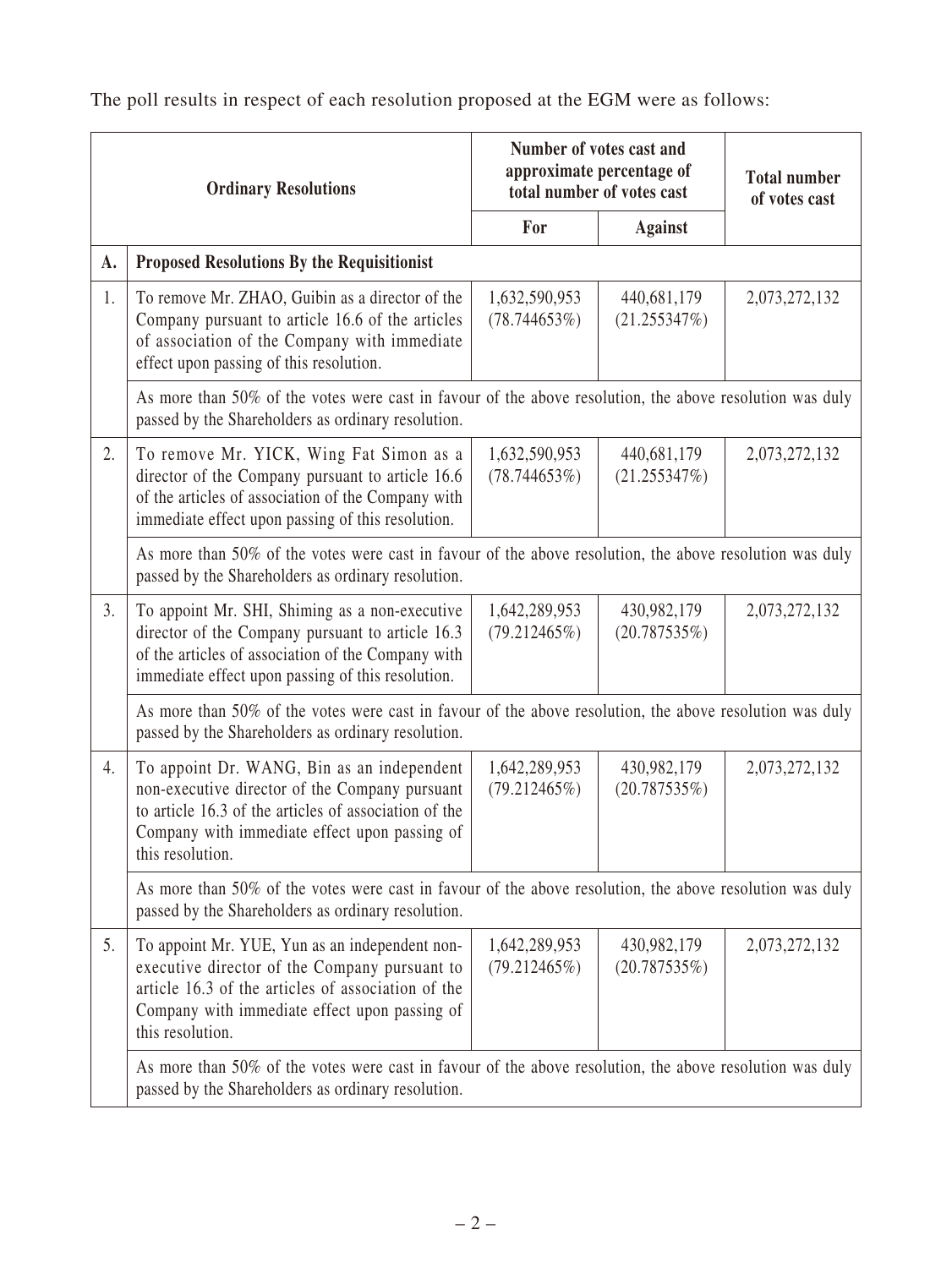| <b>Ordinary Resolutions</b> |                                                                                                                                                                | Number of votes cast and<br>approximate percentage of<br>total number of votes cast |                            | <b>Total number</b><br>of votes cast |  |  |
|-----------------------------|----------------------------------------------------------------------------------------------------------------------------------------------------------------|-------------------------------------------------------------------------------------|----------------------------|--------------------------------------|--|--|
|                             |                                                                                                                                                                | For                                                                                 | Against                    |                                      |  |  |
| <b>B.</b>                   | <b>Proposed Resolution By the Company</b>                                                                                                                      |                                                                                     |                            |                                      |  |  |
| 6.                          | To authorise the board of directors of the<br>Company to fix the remuneration of the respective<br>$directory(s)$ .                                            | 1,960,273,835<br>(94.986874%)                                                       | 103,457,446<br>(5.013126%) | 2,063,731,281                        |  |  |
|                             | As more than 50% of the votes were cast in favour of the above resolution, the above resolution was duly<br>passed by the Shareholders as ordinary resolution. |                                                                                     |                            |                                      |  |  |

As at the date of the EGM, the total number of issued shares of the Company was 2,509,824,293 Shares, which was the total number of Shares entitling the Shareholders to attend and vote for or against the resolutions proposed at the EGM. No Shareholders were required under the Listing Rules to abstain from voting on any of the resolutions at the EGM and no Shareholders were entitled to attend and abstain from voting in favour as set out in rule 13.40 of the Listing Rules. No Shareholders have stated their intention in the Circular to vote against or to abstain from voting on any of the proposed resolutions at the EGM.

The Board consists of nine Directors, eight of whom were present at the EGM. Mr. YICK, Wing Fat Simon was unable to attend the EGM due to other work arrangements.

#### **REMOVAL OF EXECUTIVE DIRECTOR AND INDEPENDENT NON-EXECUTIVE DIRECTOR**

The resolution in respect of removal of Mr. ZHAO, Guibin ("**Mr. ZHAO**") as a director of the Company was duly passed by the Shareholders. Mr. ZHAO was removed as an executive Director and Vice Chairman of the Board of the Company with effect from June 14, 2022. Accordingly, he ceased to be the authorised representative (the "**Authorised Representative**") of the Company under the Rule 3.05 of the Rules (the "**Listing Rules**") Governing the Listing of Securities on The Stock Exchange of Hong Kong Limited (the "**Stock Exchange**") with effect from June 14, 2022. Pursuant to the Articles of Association, Mr. ZHAO also has ceased to serve as the Chief Executive Officer of the Company with effect from June 14, 2022. Mr. Robin Zane MILAVEC, Executive Director, President, Chief Technology Officer and Chief Strategy Officer of the Company, will assume the responsibilities of the chief executive until a permanent replacement has been appointed.

The resolution in respect of removal of Mr. YICK, Wing Fat Simon ("**Mr. YICK**") as a director of the Company was duly passed by the Shareholders. Mr. YICK was removed as an independent non-executive Director of the Company, the chairman of the remuneration and nomination committee of the Board (the "**Remuneration and Nomination Committee**") and a member of the audit and compliance committee of the Board (the "**Audit and Compliance Committee**") with effect from June 14, 2022.

As at the date of this announcement, the Board is not aware of any other matter relating to the removal that needs to be brought to the attention of the Shareholders.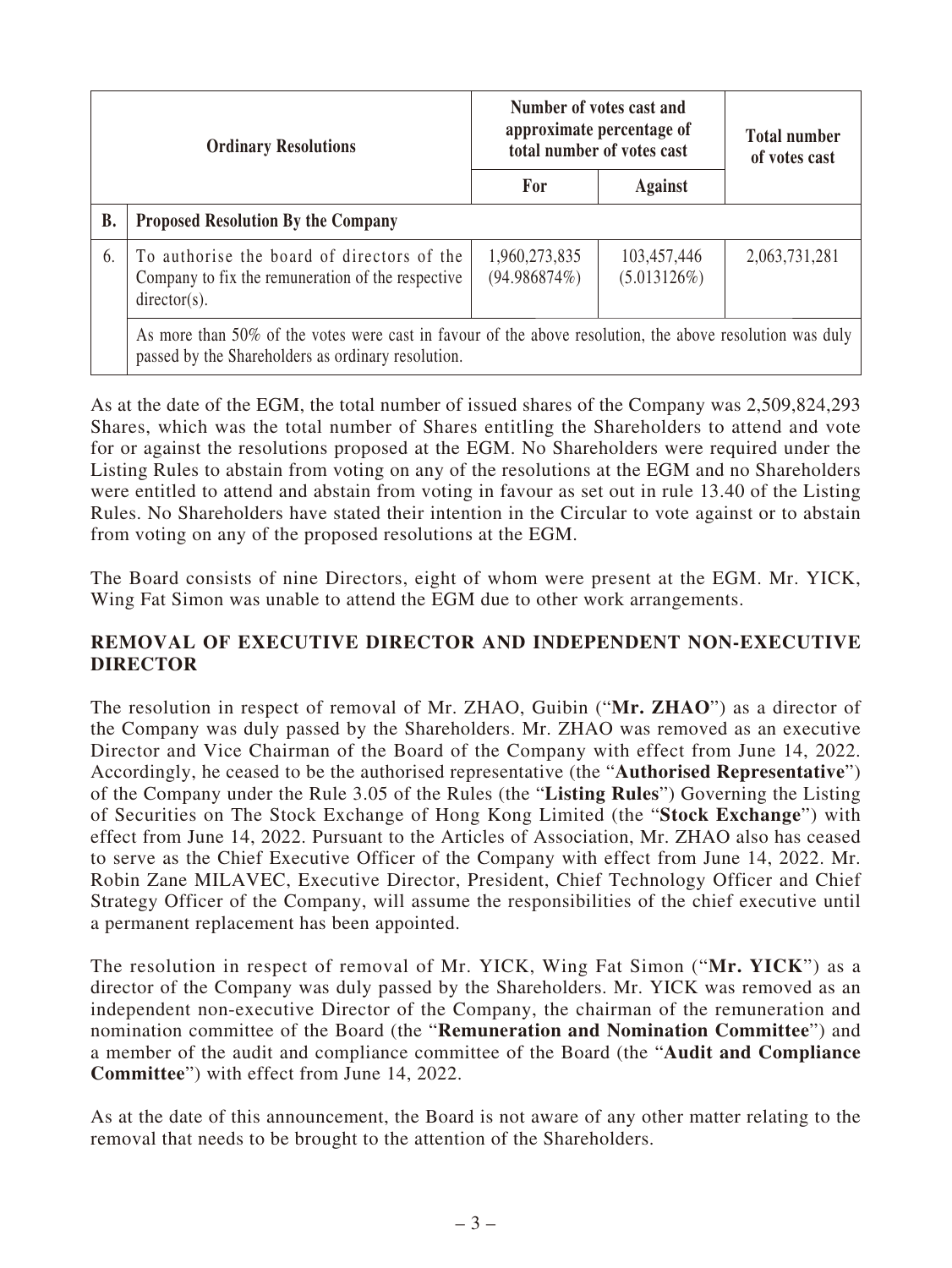The Board would like to express its sincere gratitude to Mr. ZHAO and Mr. YICK for their invaluable contribution to the Company during their tenure of service!

## **APPOINTMENT OF NON-EXECUTIVE DIRECTOR AND INDEPENDENT NON-EXECUTIVE DIRECTORS**

Immediately following the approval by Shareholders at the EGM, the Board is pleased to announce the following appointments:

- (1) Mr. SHI, Shiming ("**Mr. SHI**") has been appointed as a non-executive Director of the Company with effect from June 14, 2022;
- (2) Dr. WANG, Bin ("**Dr. WANG**") has been appointed as an independent non-executive Director of the Company with effect from June 14, 2022; and
- (3) Mr. YUE, Yun ("**Mr. YUE**") has been appointed as an independent non-executive Director of the Company with effect from June 14, 2022.

The biographical details of newly appointed Directors are set out below:

#### **Mr. SHI, Shiming**

Mr. SHI, aged 43, has over 19 years of experience in the finance industry. Mr. SHI is currently an executive director of Nexteer Automotive (Hong Kong) Holdings Limited (耐 世特汽車系統( 香 港 )控 股 有 限 公 司), the immediate controlling shareholder of the Company. From July 2002 to February 2003, Mr. SHI worked in the finance department of Jiangxi Hongdu Aviation Industry Group (江西洪都航空工業集團有限責任公司). From February 2003 to June 2020, Mr. SHI worked in the finance department of AviChina Industry & Technology Company Limited (中國航空科技工業股份有限公司) ("**AviChina**"), a company listed on the Stock Exchange, and served successively in the roles of assistant to the chief manager, deputy manager and chief manager of finance. He was also a supervisor of AviChina from June 2018 to December 2020. Mr. SHI has served as the chief financial officer of AVIC Automotive Systems Holding Co., Ltd (中國航空汽車系統控股有限公司), an indirect controlling shareholder of the Company, since July 2020. Mr. SHI graduated from the department of economics and law of Zhongnan University of Economics and Law, the PRC in 2002, majoring in finance taxation, and obtained his master's degree in accounting from Renmin University of China, the PRC in 2009.

Mr. SHI will enter into a service contract with the Company with effect from June 14, 2022 for a term of three years, subject to re-election and retirement as required by the Articles of Association. Mr. SHI is entitled to receive a director's fee of US\$42,000 per annum, and a discretionary bonus as determined with reference to the experience, responsibility, workload, time devoted, contribution to the Group, emoluments paid by comparable companies and performance of the Group, which is determined by the Board with reference to his duties and responsibilities with the Company, the prevailing market conditions and the recommendations of the Remuneration and Nomination Committee.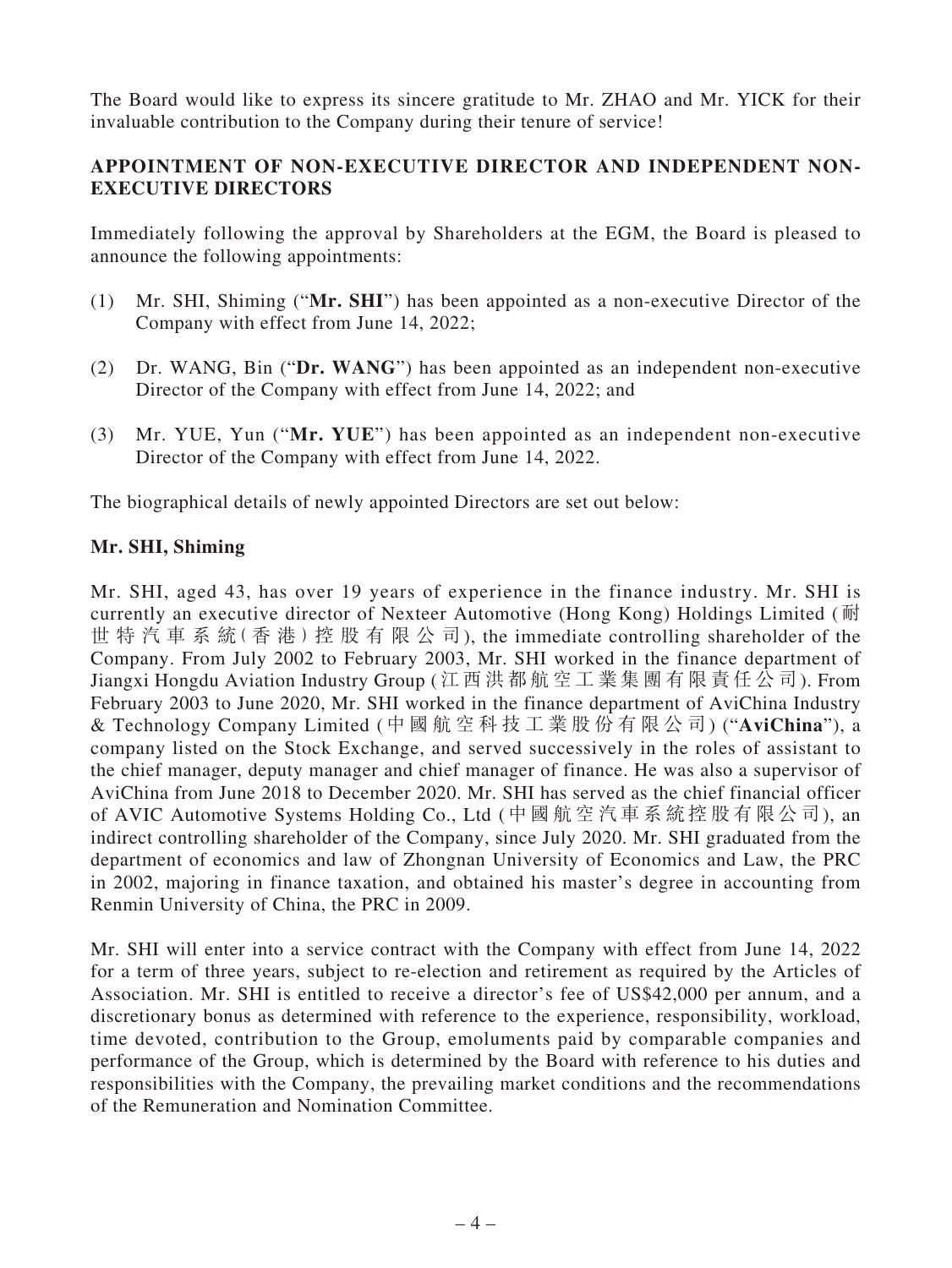As at the date of this announcement, Mr. SHI does not have any interests in Shares, underlying Shares and debentures of the Company or any of its associated corporations within the meaning of Part XV of the Securities and Futures Ordinance (Cap. 571 of the Laws of Hong Kong) ("**SFO**").

As at the date of this announcement, save as provided above, Mr. SHI (i) has not held any other directorships in any public companies the securities of which are listed on any securities market in Hong Kong or overseas in the past three years; (ii) has not held any other positions in the Group; (iii) does not have any relationship with any Directors, senior management, substantial Shareholders or controlling Shareholders (as defined in the Listing Rules) of the Company; and (iv) does not have other major appointments or professional qualifications.

As at the date of this announcement, there is no other information in relation to the appointment of Mr. SHI that is required to be disclosed pursuant to rule  $13.51(2)(h)$  to (v) of the Listing Rules and there is no other matter that needs to be brought to the attention of the Shareholders.

## **Dr. WANG, Bin**

Dr. WANG, aged 56, is a professor of finance at the business school of Beijing Technology and Business University, as well as a member of its university-level academic committee. He is currently an independent director of China Tourism Group Duty Free Corporation Limited (中國旅遊集團中免股份有限公司) (listed on the Shanghai Stock Exchange), UBS Securities Co., Ltd (瑞銀證券有限責任公司) and China Tea Co., Ltd (中國茶葉股份有限公司), respectively.

Dr. WANG graduated from Beijing Technology and Business University with a bachelor's degree in accounting in July 1987 and a master's degree in accounting in December 1989, and from the Chinese Academy of Fiscal Science (Ministry of Finance of China) with a doctorate in accounting in July 2001. Dr. WANG is the author of over 50 academic papers in top domestic and foreign academic publications and journals. He is one of the directors of Accounting Society of China, as well as the vice-chairman of its management accounting research committee since 2007. Dr. WANG has received various accolades in relation to his work as a top academic in China.

Dr. WANG will enter into a service contract with the Company with effect from June 14, 2022 for a term of three years, subject to re-election and retirement as required by the Articles of Association. Dr. WANG is entitled to receive a director's fee of US\$56,650 per annum, which is determined by the Board with reference to his duties and responsibilities with the Company, the prevailing market conditions and the recommendations of the Remuneration and Nomination Committee.

As at the date of this announcement, Dr. WANG does not have any interests in Shares, underlying Shares and debentures of the Company or any of its associated corporations within the meaning of Part XV of the SFO.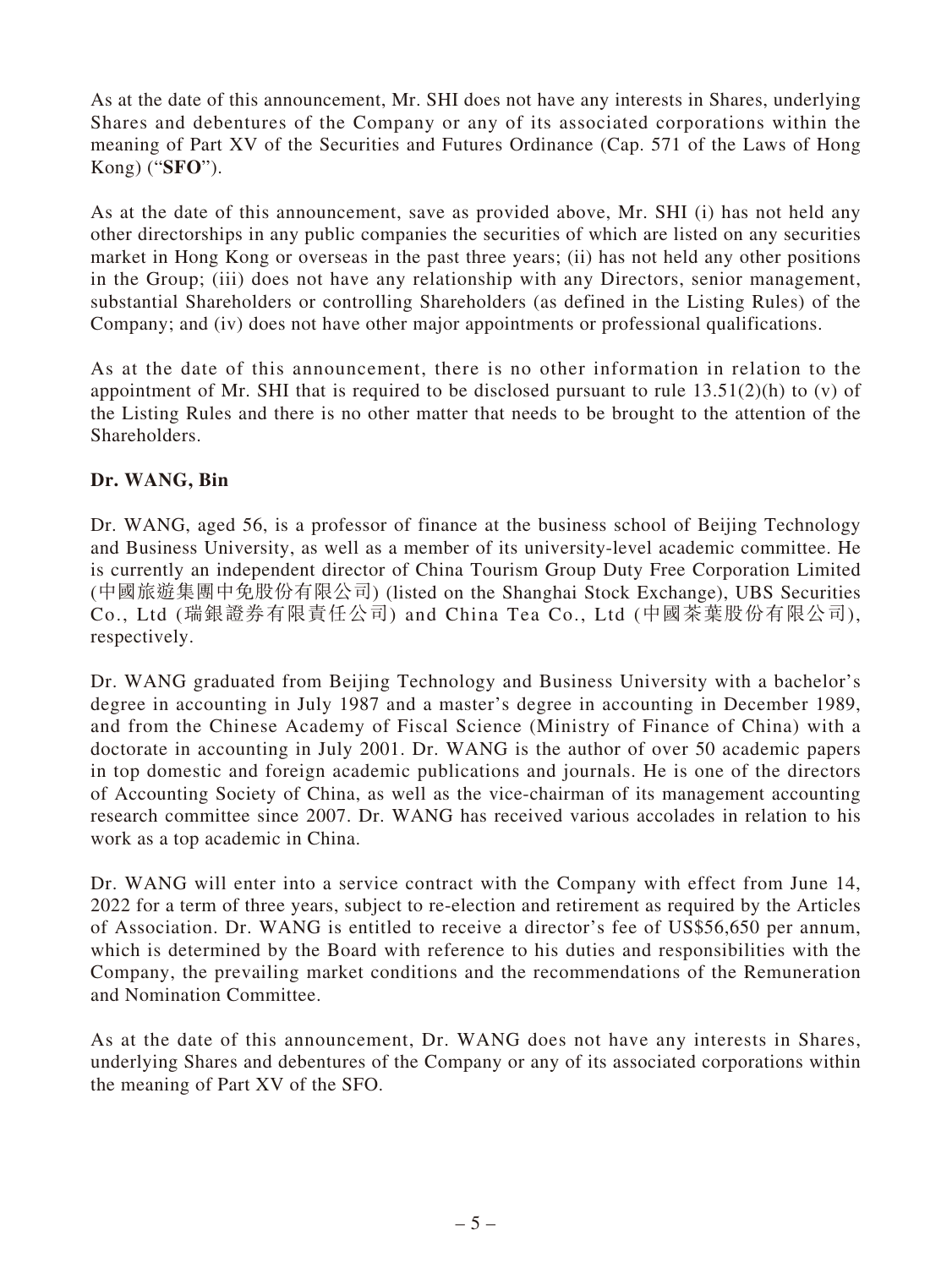As at the date of this announcement, save as provided above, Dr. WANG (i) has not held any other directorships in any public companies the securities of which are listed on any securities market in Hong Kong or overseas in the past three years; (ii) has not held any other positions in the Group; (iii) does not have any relationship with any Directors, senior management, substantial Shareholders or controlling Shareholders (as defined in the Listing Rules) of the Company; and (iv) does not have other major appointments or professional qualifications.

As at the date of this announcement, there is no other information in relation to the appointment of Dr. WANG that is required to be disclosed pursuant to rule  $13.51(2)(h)$  to (v) of the Listing Rules and there is no other matter that needs to be brought to the attention of the Shareholders.

## **Mr. YUE, Yun**

Mr. YUE, aged 51, is a practicing lawyer, senior partner and deputy director of Beijing Jundu Law Firm with more than 18 years of experience in the legal field. Mr. YUE, Yun was a representative of the 9th, 10th and 11th Shanghai Lawyers' Congress, a member of the Shanghai Lawyers Association Mergers and Acquisitions Committee, and a member of the Shanghai Lawyers Association Disciplinary Committee. He previously served as an independent director of Nexteer HK Aviation Engine Corporation plc (中國航發動力股份有 限公司) from February 2015 to February 2021.

Mr. YUE graduated from the department of social sciences of Hefei University in July 1992 and further obtained his master's degree in civil and commercial law from East China University of Political Science and Law in July 2005.

Mr. YUE will enter into a service contract with the Company with effect from June 14, 2022 for a term of three years, subject to re-election and retirement as required by the Articles of Association. Mr. YUE is entitled to receive a director's fee of US\$56,650 per annum, which is determined by the Board with reference to his duties and responsibilities with the Company, the prevailing market conditions and the recommendations of the Remuneration and Nomination Committee.

As at the date of this announcement, Mr. YUE does not have any interests in Shares, underlying Shares and debentures of the Company or any of its associated corporations within the meaning of Part XV of the SFO.

As at the date of this announcement, save as provided above, Mr. YUE (i) has not held any other directorships in any public companies the securities of which are listed on any securities market in Hong Kong or overseas in the past three years; (ii) has not held any other positions in the Group; (iii) does not have any relationship with any Directors, senior management, substantial Shareholders or controlling Shareholders (as defined in the Listing Rules) of the Company; and (iv) does not have other major appointments or professional qualifications.

As at the date of this announcement, there is no other information in relation to the appointment of Mr. YUE that is required to be disclosed pursuant to rule 13.51(2)(h) to (v) of the Listing Rules and there is no other matter that needs to be brought to the attention of the Shareholders.